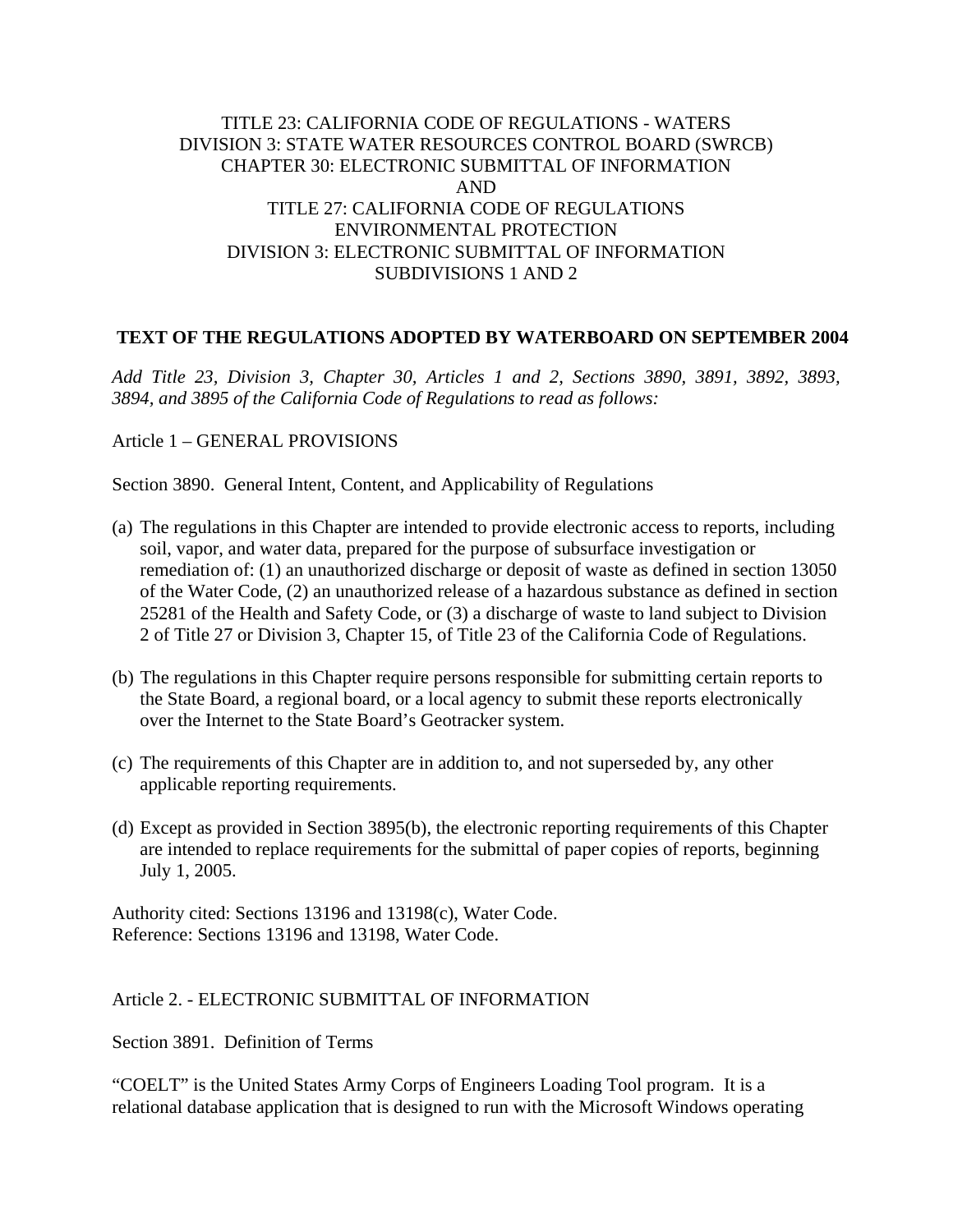system. COELT places laboratory data into the standardized Electronic Deliverable Format (EDF). The program can accept data from Laboratory Information Management System (LIMS) or manually entered data. COELT is an optional software application that is intended to help laboratories that require new software to produce the EDF data deliverable. COELT includes a report utility that allows hard copy laboratory reports to be printed that match the actual electronic data. For purposes of the requirements of this chapter, version 1.2a of COELT may be used. The program (coelt12i.exe) and documents (coelt 1.2i manual.zip) for version 1.2i of COELT are available through links provided at <http://www.waterboards.ca.gov/ust>

"CSRS-H" is the California Spatial Reference System-Horizontal, which includes the High Precision Geodetic Network (HPGN), the High Precision Geodetic Network–Densification (HPGN-D) and other geodetic control positions. These control positions have been determined by Global Positioning System survey methods in accordance with first order or better standards and specifications from the Federal Geodetic Control Subcommittee (FGCS) of the [Federal](http://fgdc.er.usgs.gov/)  [Geographic Data Committee.](http://fgdc.er.usgs.gov/) These control positions are published by the National Geodetic Survey, California Spatial Reference Center or its successor.

"EDCC" is the Electronic Deliverable Consistency Checker program, which was developed for the EDF1.2i format, described below. The EDCC program is run upon completion of an EDF report and produces an error report. This error report identifies problems within the given data set based upon the EDF database structure, guidelines, restrictions, and valid values. The error report also indicates the nature of each problem, so that the submitter can correct them. For purposes of the requirements of this chapter, the interactive web-version 1.2i or personal computer version 1.2i of EDCC shall be used. Programs (edcc.zip and edccservicepac1.zip) for version 1.2i of EDCC are available through links provided at [http://www.waterboards.ca.gov/ust.](http://www.waterboards.ca.gov/ust)

"EDF" is the Electronic Deliverable Format, originally developed for the United States Army Corps of Engineers. It is a data standard designed to facilitate transfer of electronic data files from analytical laboratories to end-users. It is a relational database whose files are related to one another through key fields. Laboratories can produce electronic EDF files by using their own LIMS or COELT software. The data components include chain-of custody information, laboratory results, and quality assurance information. For purposes of the requirements of this chapter, version 1.2i of EDF shall be used. Specifications for version 1.2i of EDF (The Electronic Deliverable Format [EDF] Version 1.2i data dictionary are available in Title 27, Division 3, Subdivision 2, Chapter 1 (Laboratory Results) California Code of Regulations, through links provided at<http://www.waterboards.ca.gov/ust>.

"Geotracker" is the State Board's Internet-accessible database system used by the State Board, regional boards, and local agencies to track and archive compliance data from authorized or unauthorized discharges of waste to land, or unauthorized releases of hazardous substances from underground storage tanks. This system consists of a relational database, on-line compliance reporting features, a geographical information system (GIS) interface and other features that are utilized by the State Board, regional boards, local agencies, regulated industry and the public to input, manage, or access compliance and regulatory tracking data. Geotracker, initially known as the Geographical Environmental Information Management System (GEIMS) database, is available at [http://geotracker.swrcb.ca.gov/.](http://geotracker.swrcb.ca.gov/)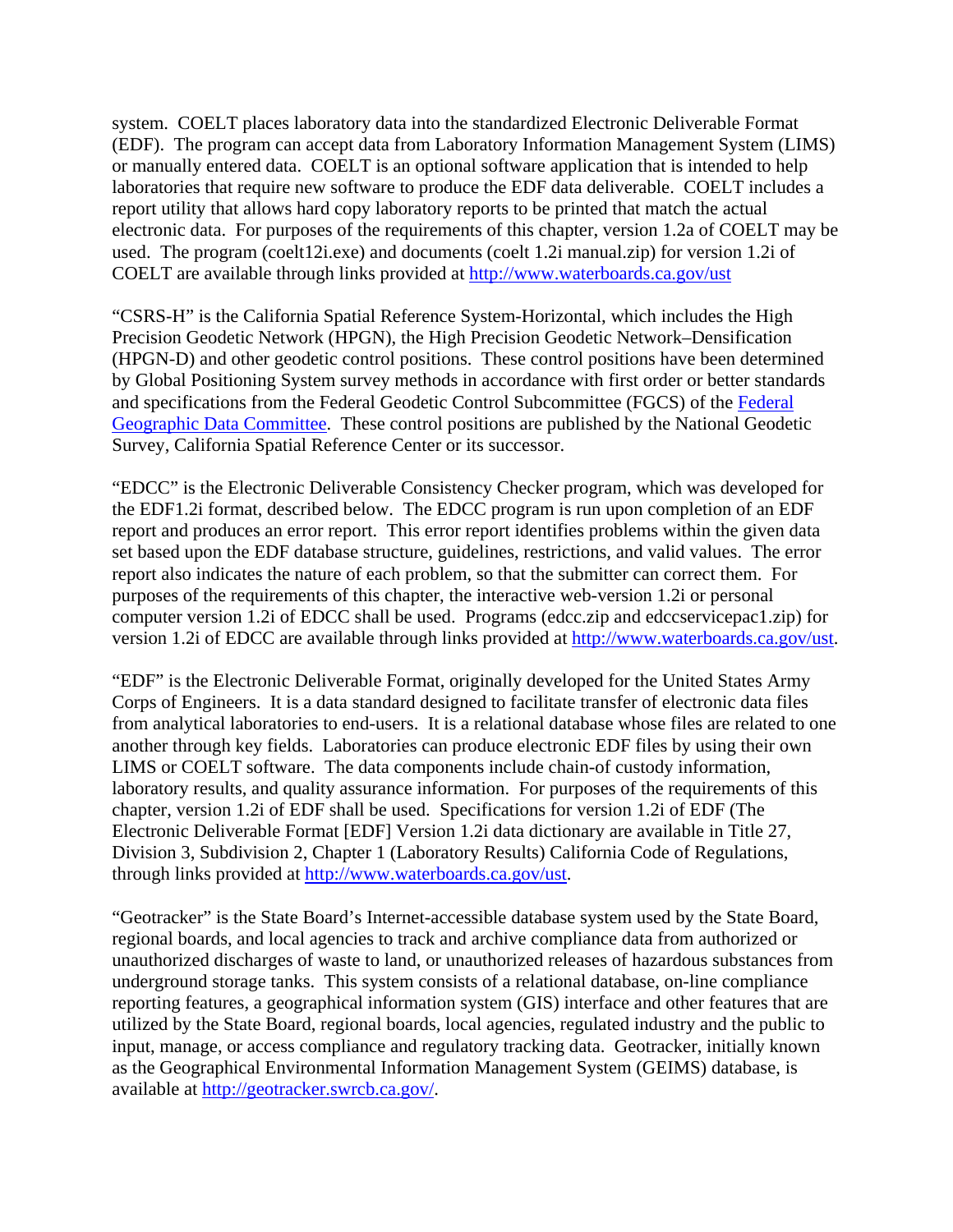"PDF" means Portable Document Format. "PDF" files are self-contained and cross-platform documents. A PDF file will look the same on the screen and in print, regardless of what type of computer or printer a person uses or which software package originally created the file. Although PDF files contain the complete formatting of the original document, including fonts and images, they are highly compressed, allowing efficient transfer of complex information.

"Permanent monitoring well" means any artificial excavation by any method made for the purpose of monitoring fluctuations in groundwater levels, the quality of groundwater, or the concentration of contaminants in groundwater and which is used for at least thirty days.

"Report" means any document or item that is required for submittal in order for a person to comply with a regulation, directive, or order issued by the State Board, a regional board, or a local agency, including but not limited to, any analysis of material by a laboratory that has accreditation or certification pursuant to Article 3 (commencing with Section 100825) of Chapter 4 of Part 1 of Division 101 of the Health and Safety Code.

Authority cited: Sections 13196 and 13198 (c), Water Code. Reference: Sections 13195 (b) and 13196, Water Code.

Section 3892. Reports

The following reports are subject to the requirements of this Chapter, when those reports are required for the purpose of subsurface investigation or remediation of: (1) an unauthorized discharge or deposit of waste as defined in section 13050 of the Water Code, (2) an unauthorized release of a hazardous substance as defined in section 25281 of the Health and Safety Code, or (3) a discharge of waste to land subject to Division 2 of Title 27 or Division 3, Chapter 15 of Title 23 of the California Code of Regulations.

- (a) Reports submitted pursuant to Division 3, Chapter 16, Article 11 of Title 23 of the California Code of Regulations.
- (b) Reports submitted pursuant to Division 2 of Title 27 or Division 3, Chapter 15 of Title 23 of the California Code of Regulations.
- (c) Reports submitted pursuant to section 13304 of the Water Code.
- (d) Reports submitted pursuant to section 13267 of the Water Code.
- (e) Reports submitted pursuant to any order or directive of the State Board, a regional board or a local agency.
- (f) Reports submitted pursuant to the Two-year Joint Cooperative Agreement Execution Plans under the Defense / State Memorandum of Agreement and Navy Cost Recovery Cooperative Agreement, for the State of California.

Authority cited: Sections 13196 and 13198 (c), Water Code. Reference: Sections 13196 (a) and 13198 (c), Water Code.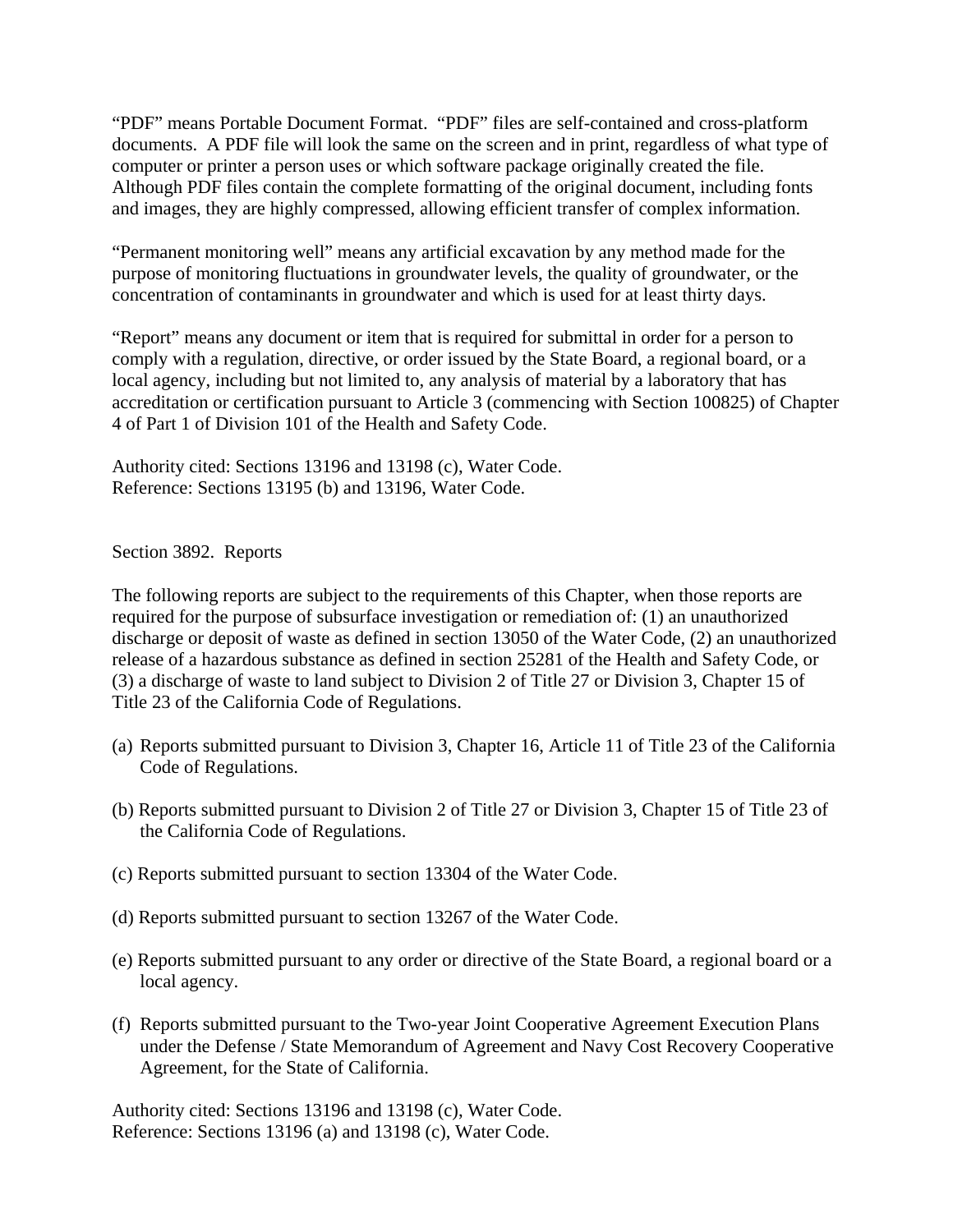## Section 3893. Electronic Submittal of Reports

- (a) Persons responsible for submitting reports pursuant to this Chapter shall submit the following information described in subdivision (b) electronically over the Internet to the State Board's Geotracker system in conformance with data dictionaries found in Title 27, Division 3, Subdivision 2 (Monitoring and Release Information) and specifications contained in the State Water Resources Control Board EDF Guidelines and Restrictions (version 1.2i) and Survey XYZ Guidelines and Restrictions (Version 6). These data dictionaries and documents are available through links provided at [http://www.waterboards.ca.gov/ust.](http://www.waterboards.ca.gov/ust)
- (b) Data generated after the effective date of the regulations by chemical analysis of soil, vapor, or water samples (including surface water, groundwater and influent/effluent water samples from remediation systems), shall be submitted in EDF format. All data submitted in EDF format shall be checked for errors prior to and during submittal using the EDCC software consistency-checking tool. All data submitted in EDF format must pass this error-checking tool as well as meet normal regulatory requirements in order to be considered valid data. In addition, when required for reports subject to this Chapter, the following shall also be submitted electronically:
	- (1) The latitude and longitude of any permanent monitoring well for which data is reported in EDF format, accurate to within 1 meter and referenced to a minimum of two reference points from the California Spatial Reference System (CSRS-H), if available.
	- (2) The surveyed elevation relative to a geodetic datum of any permanent monitoring well.
	- (3) The elevation of groundwater in any permanent monitoring well relative to the surveyed elevation.
	- (4) A site map or maps showing the location of all sampling points referred to in the report.
	- (5) The depth to the screened interval and the length of screened interval for any permanent monitoring well.
	- (6) Boring logs, in PDF format.
	- (7) A complete copy of the report, in PDF format, which includes the signed transmittal letter and professional certification.
- (c) All deadlines and timeframes for submittals of reports are applicable to the information submitted electronically pursuant to this Chapter.

Authority cited: Sections 13196 and 13198 (c), Water Code. Reference: Sections 13196 and13198 (c), Water Code.